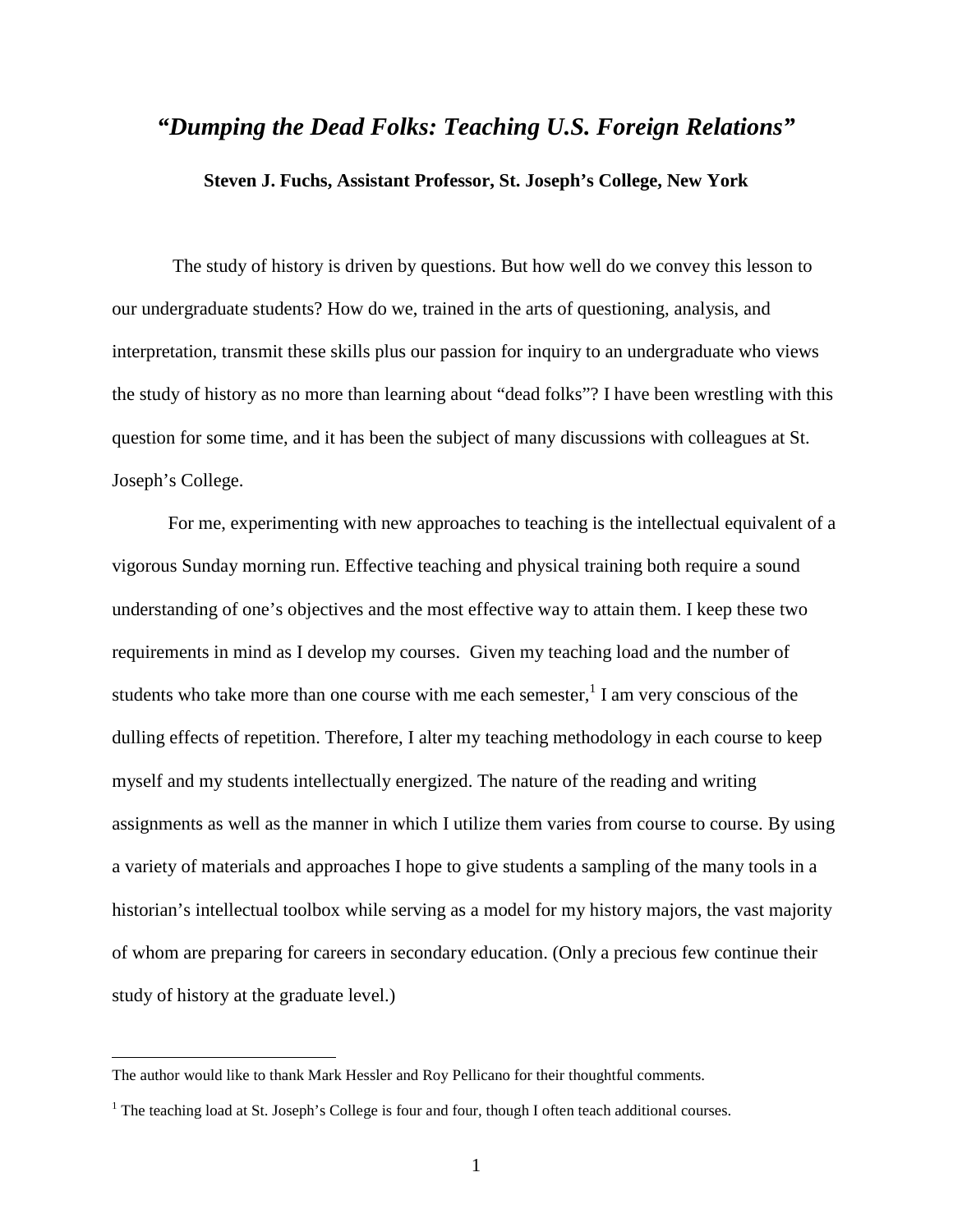St. Joseph's College requires all history majors to write a senior thesis, an article-length study on a historical question of their choosing. In preparation for this undertaking, they are required to take a historiography course that serves as an introduction to the development of history as a field of inquiry and to those historians who have defined the discipline. They are also required to take a research methodology course in which they learn the nuts and bolts of conducting research while designing their own research proposal. The actual writing of the senior thesis is done the following semester. In recent years, guiding students through the senior thesis project has become more challenging. Students often find their search for a historically significant question frustrating. Because they have been reared since their primary school days on a "just the facts," approach to history, reading for historical questions and arguments rather than for content is a major intellectual hurdle for them.

 U.S. Foreign Relations since 1920, which is a course I developed to meet both individual and departmental needs, is one of the required courses fulfills one of these requirements for history majors, so it must contain "the facts" that they are likely to encounter on the statemandated teacher certification exams. Although I abhor the notion of teaching to a test, consistently poor results by our students on such exams could compromise the department's accreditation. Assessment is a reality from which we cannot escape! Yet I long for the day when I can ask my American Heritage Survey students, "How many of you absolutely hate history?" and not have 75 percent of them respond "yes." When I ask them to elaborate they usually cite a note-copying approach to teaching methodology, boring textbooks, and the rote memorization of "facts."

Despite the restrictions imposed by testing, teaching the next generation of secondary education teachers provides an exciting opportunity to arm them with the ability to identify and

2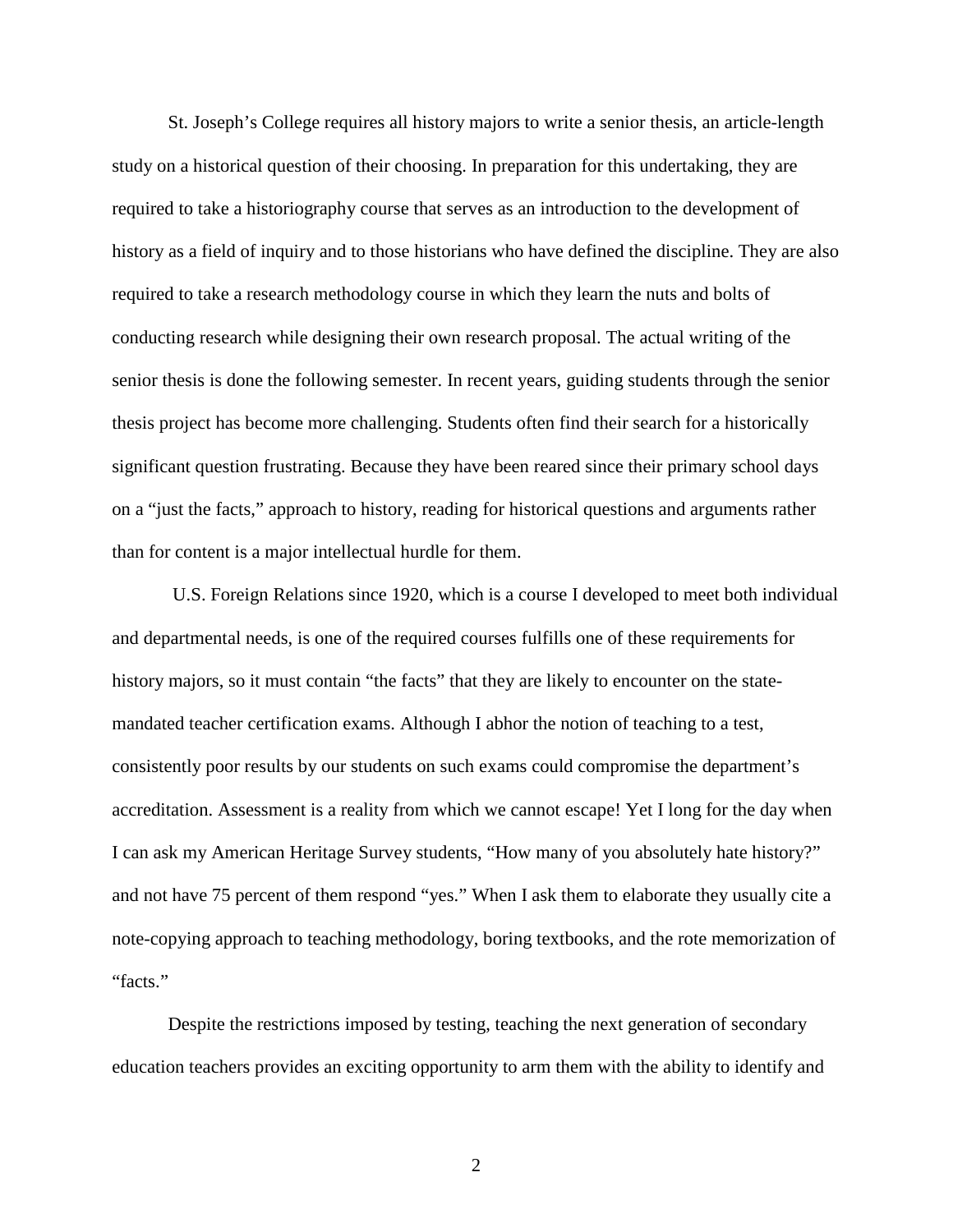formulate historical questions, to put questions and analysis rather than "dead folks" at the center of historical inquiry, to develop the writing and verbal skills to communicate and teach what they have learned, and, ultimately, to make history matter for their future students. I believe that a question-based approach can improve the educational experience for students by transforming the classroom experience from a professor-centered one, in which students passively take notes or provide brief factual responses to questions, to a student-centered one, in which the professor guides students in a dynamic exchange of ideas. $<sup>2</sup>$  This approach should give students a more</sup> profound understanding of history while helping them retain what they learn better than rote memorization of "facts."

The reading assignments for U.S. Foreign Relations since 1920 have been selected to foster an active approach to learning that emphasizes history as an interpretative discipline. During the first half of the semester, the reading assignments are taken from *Diplomatic History*. Not only is *Diplomatic History* free, which sparks a positive reaction towards the course among students, but most students also find the articles more interesting than a textbook.<sup>3</sup> Students approach a textbook's factual content with near reverence or complete boredom—or both. The two reactions stem from the fundamental flaw of textbooks: they strip history of its contentiousness. The questions that motivate and often divide scholars are not clear to students. Here *Diplomatic History* offers another advantage. The authors lay out their historical questions and arguments in a way rarely seen in textbooks. They include cues that enable students—once they have been taught to identify them—to answer the questions that accompany each reading assignment. What is the primary question the author wants to answer? How does the author construct his or her argument? What primary sources and secondary sources did the author use to

 $2^2$  My intention is not to demean lectures as an educational tool; I use them in many of my courses and I can think of many professors I had during my undergraduate and graduate studies that mastered the art.

<sup>&</sup>lt;sup>3</sup> The library at St. Joseph's is a subscriber.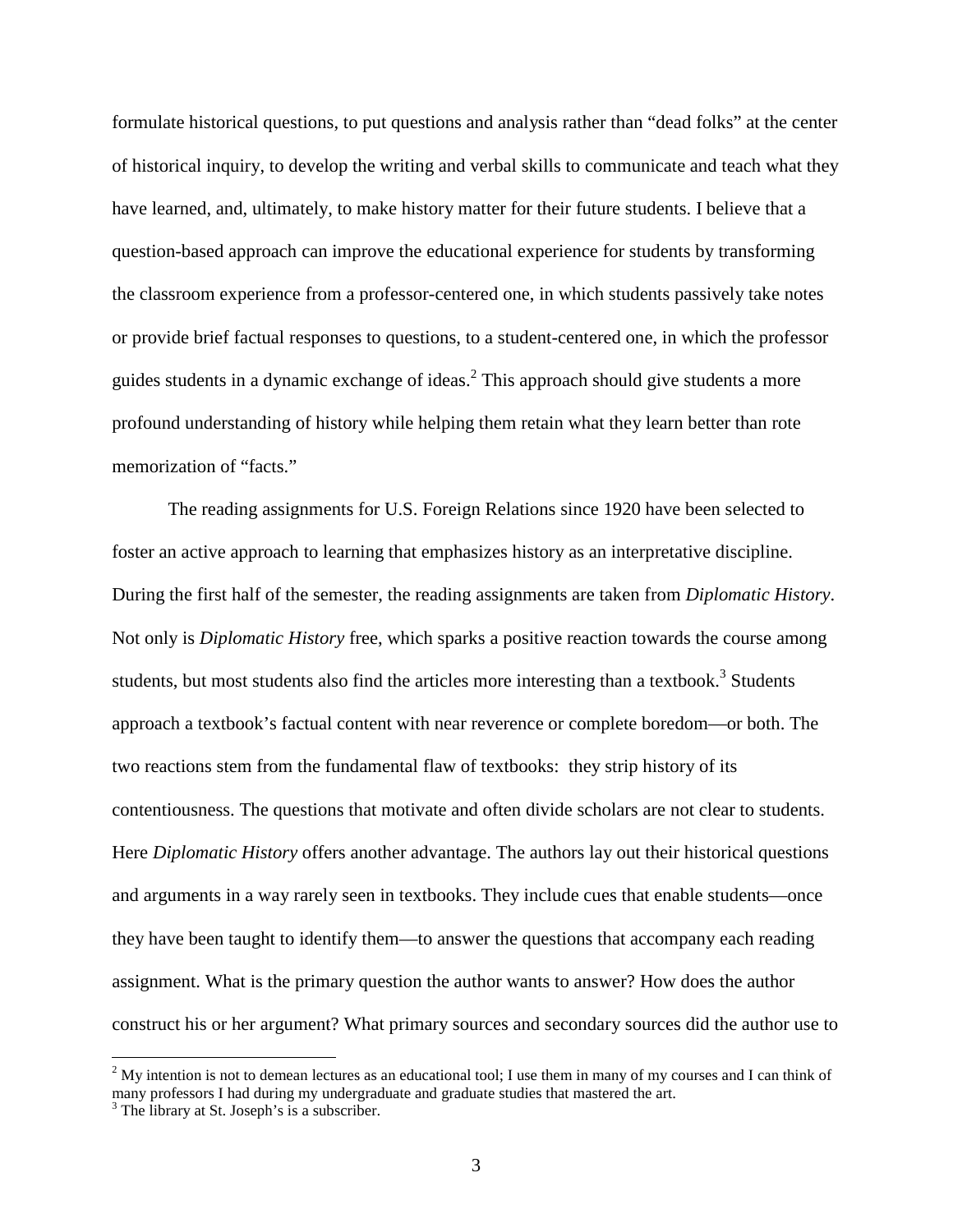write the article? How have other historians approached the same or similar questions in the past?<sup>4</sup>

In order to evaluate students' critical reading skills and begin creating an educational environment based on questioning, I dedicate the first full day of class entirely to discussing Ross A. Kennedy's "Woodrow Wilson, World War I, and an American Conception of National Security," Thomas Knock's "From Peace to War: Progressive Internationalists Confront the Forces of Reaction," and Tony Smith's "A Workable Blueprint for a Broken World."<sup>5</sup> I start with a fifteen-minute introduction, drawn largely from the articles, to frame the major questions that President Woodrow Wilson faced during World War I and in its immediate aftermath. Weaving the material covered in the reading assignment into the introduction provides students with a pedagogical lattice upon which their ideas can grow. The first day is always the toughest. Students want to discuss the content, which I encourage as a way of moving them from the familiar to the uncertain. More than anything else, I want to set the stage for a semester-long pursuit of questions and themes, and now is not the time to stymie conversation. Once they have explored the subject, I redirect their attention by asking, "OK, but what is the question that the author is trying to answer?" I then proceed to guide them through each article, focusing on historiography, the manner in which the arguments are constructed, and the use of primary and secondary sources. Students are encouraged to evaluate and critique each author's work. By the

<sup>&</sup>lt;sup>4</sup> While monographs offer many of the same benefits as articles, most students find them inaccessible. I can also assign many more articles than monographs, thus allowing students to better develop their skills through practice. While I believe wholeheartedly in incorporating primary sources into my courses, and Matt Loayza's article in the December 2006 issue of *Diplomatic History* offers an exciting way of doing so, I do not include them in U.S. Foreign Relations since 1920*.*

<sup>&</sup>lt;sup>5</sup> U.S. Foreign Relations meets twice a week for 85 minutes. Ross A. Kennedy, "Woodrow Wilson, World War I, and an American Conception of National Security," *Diplomatic History* 25, no. 1 (Winter 2001): 1-32; Thomas Knock, "From Peace to War: Progressive Internationalists Confront the Forces of Reaction," in *Major Problems in American Foreign Relations, Volume II: Since 1914*, sixth edition, eds. Dennis Merrill and Thomas G. Paterson (Boston, 2005), 48-57; and Tony Smith, "A Workable Blueprint for a Broken World," in *Major Problems*, 65-69.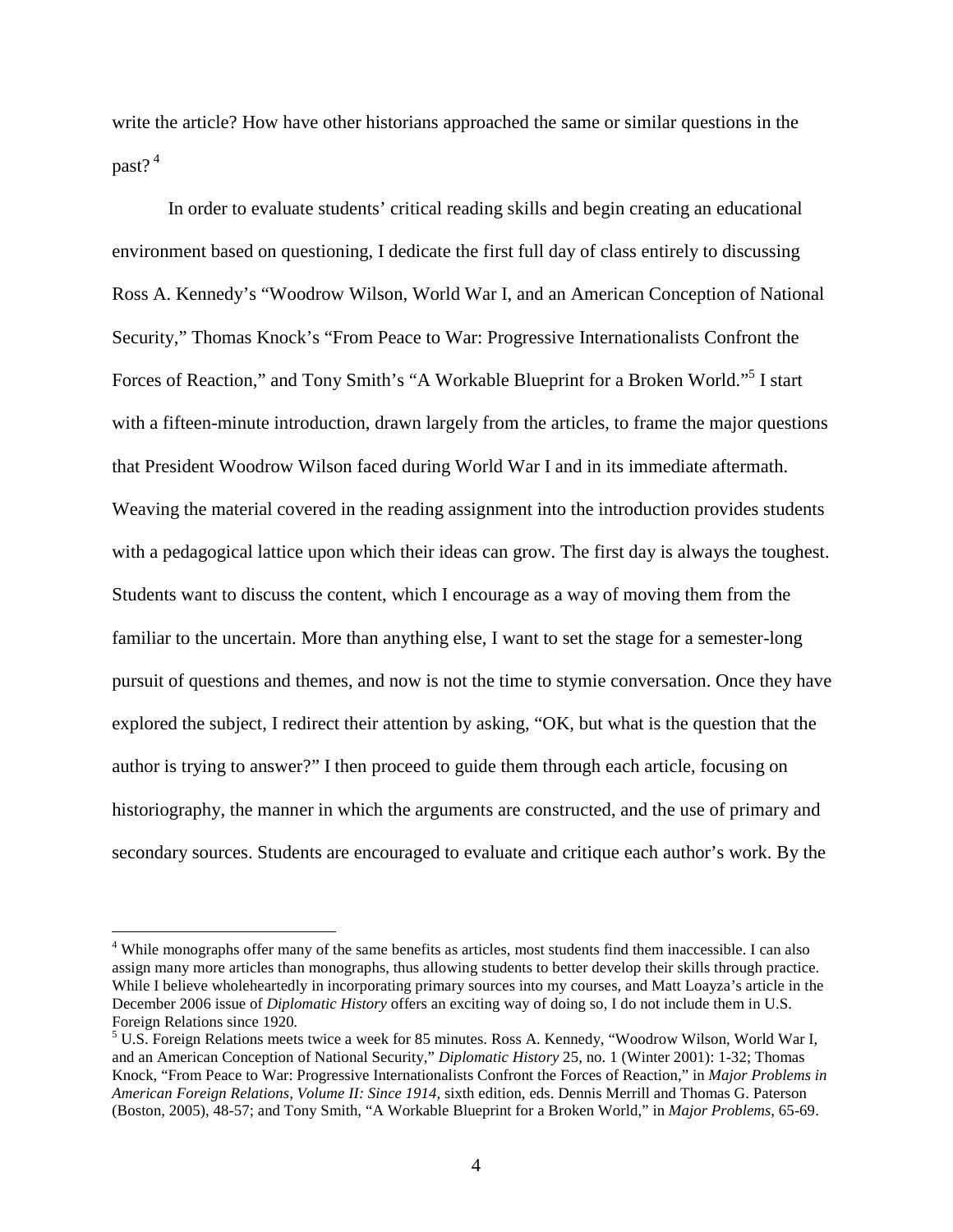end of the first class, students understand that I am more interested in the questions that generated the content than the content itself.

I have found that these three articles complement each other extremely well. Kennedy challenges students to think about how Wilson conceptualized the relationship between militarism, national security, and democracy. Knock challenges them to examine the domestic political reasons behind Wilson's failure to secure Senate approval of the Treaty of Versailles and his beloved League of Nations. Finally, after recalling Wilson's short-term missteps and failures, Smith challenges students to consider Wilson's foreign policy objectives from a longterm perspective. Once students have analyzed the articles, then they discuss how they would link the arguments to get a more comprehensive view of Wilson's presidency. The last question, in many ways, is the most important. I ask students to develop a list of the analytical tools, in the form of major questions, which they can apply to their study of U.S. foreign relations in general. In recent years, these questions have led to a discussion of the war on terror and the war in Iraq.

Once we have gone through this process twice, students then write the first of four twopage historiography papers. I advise them that they are likely to experience difficulty and frustration and that this is quite normal. The first writing assignment is due no later than the third week of class so I can evaluate their writing skills and progress in making the transition from writing about content to writing historiographically. The first two writing assignments are based on one article each so that students can read them twice, and many of them opt to do so. I found that including more than one article per assignment only results in more of the same mistakes, because the students have to struggle so hard to overcome their urge to describe the article's content rather than to examine the questions. On the day the paper is due, I allow them to keep their papers during our forty-minute (or more) discussion so that they have their "notes" in front

5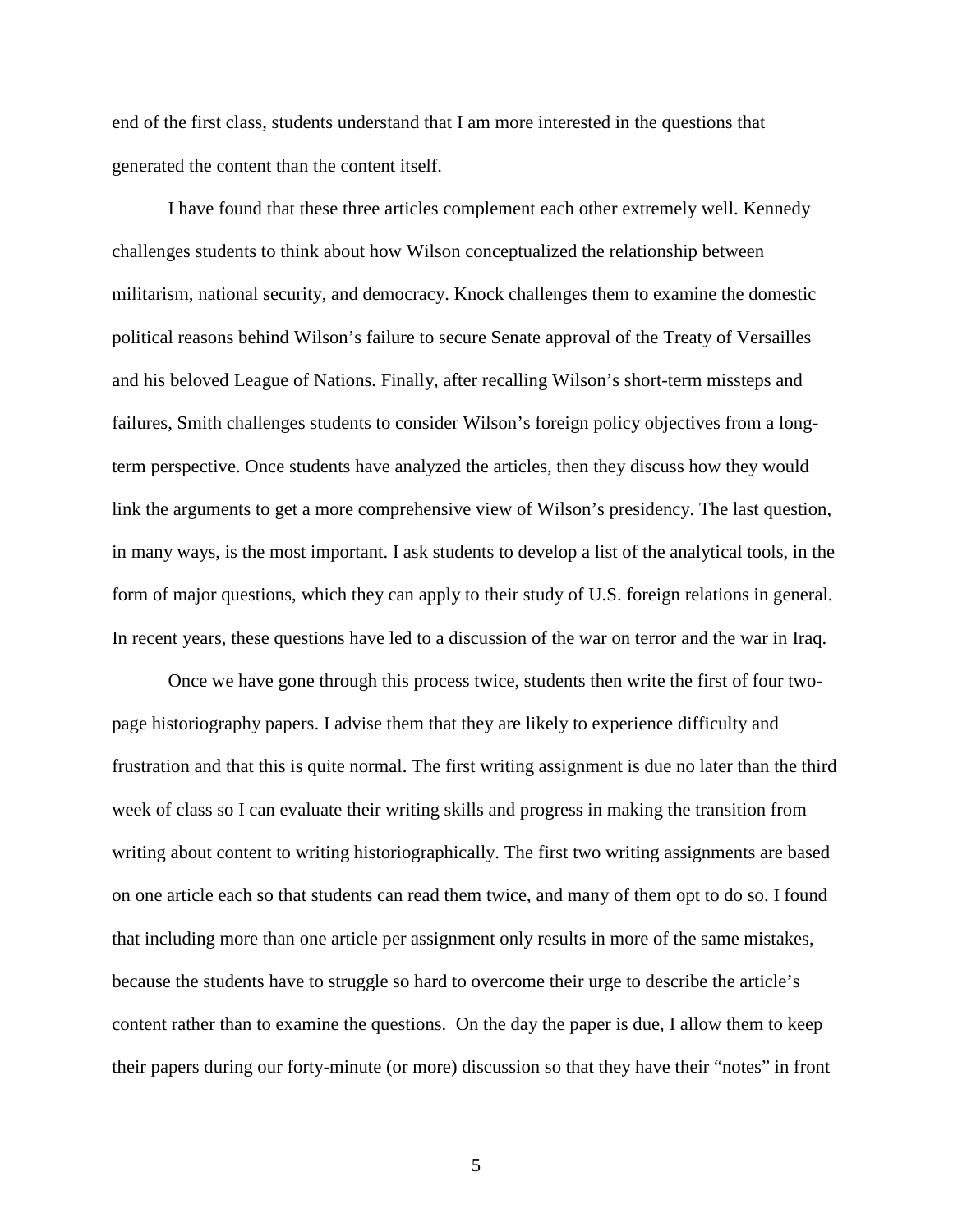of them. The discussion progresses in the manner previously described. An important final step is to return papers the next time the class meets so the material is still fresh in their minds. One thing they will not find on their papers is a grade. Having judged by the looks on their faces when we discussed the article that the writing assignment had indeed proved challenging, I remind them that I am more concerned about the results of their fourth paper than I am their first. I ask them to review their papers and compare them with the notes they took during the discussion and with my written comments. Together, these should serve as a guide for writing the second paper. This approach is designed to take the emphasis off grades and assessment and place it where it belongs, on learning.<sup>6</sup>

The third and fourth historiography papers are more challenging. The third assignment has students write a paper on four articles from "The Future of World War II Studies: A Roundtable."<sup>7</sup> Since many of my senior thesis students choose a topic on World War II, these articles provide a methodological model for how historians assess the state of their field. This assignment also makes students aware that they should be reading for content, for the questions that drive the content, and for the questions that still need to be asked. Herein lies the genesis of future research proposals! The fourth assignment has students read Fredrick Logevall's "Bernath Lecture: A Critique of Containment" and Tony Smith's "A Pericentric Framework for the Study of the Cold War." Students often view the Cold War as a bilateral struggle between the United States and the Soviet Union that was eventually won by the former. While there may be a great

<sup>&</sup>lt;sup>6</sup> A student once came to class visibly frustrated by the experience of having to write a paper and revise it several times. After letting him vent, I calmly responded, "So you're mad at me for making you think?" He just smiled. This semester the first writing assignment is on Jason M. Colby, "Banana Growing and Negro Management: Race, Labor, and Jim Crow Colonialism in Guatemala, 1884-1930," *Diplomatic History* 30, no. 4 (April 2006): 165-196. The second writing assignment is on Barbara Keys, "Spreading Peace, Democracy, and Coca Cola: Sport and American Cultural Expansion in the 1930s," *Diplomatic History* 28, no. 2 (April 2004): 165-196.

<sup>&</sup>lt;sup>7</sup> I change the selection each semester to reduce the possibility of plagiarism. For Spring 2007 I am using Warren F. Kimball, "The Incredible Shrinking War, Not Just the Origins of the Cold War," Loyd E. Lee, "We Have Just Begun to Write," Yukiko Koshiro, "Japan's World and World War II," and David Reynolds, "World War II and Modern Meanings," in *Diplomatic History* 25, no. 3 (Summer 2001).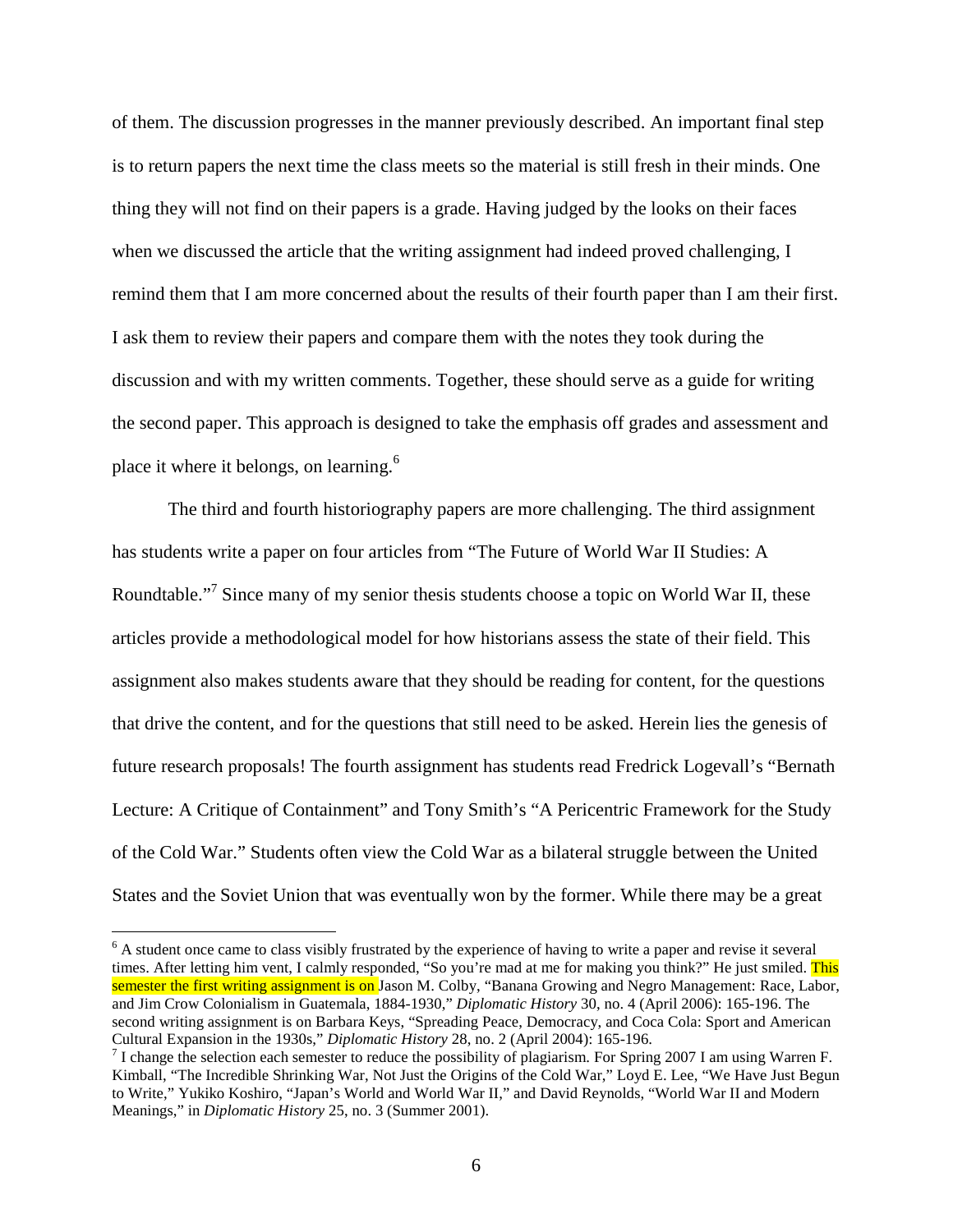deal of truth to this, Logevall challenges students to assess the methods the United States used to fight the Cold War, while Smith challenges students to analyze how "junior members of the international system . . . played a key role in *expanding, intensifying, and prolonging* the struggle." Pairing these articles sparks questions about the design and implementation of U.S. foreign policy and the analytical tools historians use to evaluate it. Equally important, students no longer see other states as pawns on a U.S.–controlled chessboard.<sup>8</sup>

The reading assignments for the second half of the semester are comprised of a series of case studies. Why so much emphasis on case studies? In keeping with the methodological approach I have taken in U.S. Foreign Relations since 1920, they are organized around a historical question and offer students a more detailed factual background than most textbooks. Rather than continuing to focus on how historians have approached the study of history, I now move historical actors and debates onto the center stage. Students examine how people and nations have responded to complicated historical questions. To date, student response has been overwhelmingly positive. Most of the feedback I have received, some of which was solicited but most not, centers on their becoming invested in the material and its outcome rather than cruising through history as a casual observer, their welcoming the opportunity to exchange ideas with their peers, and their improved retention of the material. I believe that the key to achieving these benefits is creating a comfortable classroom environment that allows for experimentation. Students' arguments invariably become more sophisticated as the discussion progresses. One cannot underestimate the importance of establishing a rapport with the students, knowing when

<sup>8</sup> Fredrick Logevall, "Bernath Lecture: A Critique of Containment," *Diplomatic History* 28, no. 4 (September 2004): 473-499; and Tony Smith, "A Pericentric Framework for the Study of the Cold War," *Diplomatic History* 24, no. 4 (Fall 2000): 567-591.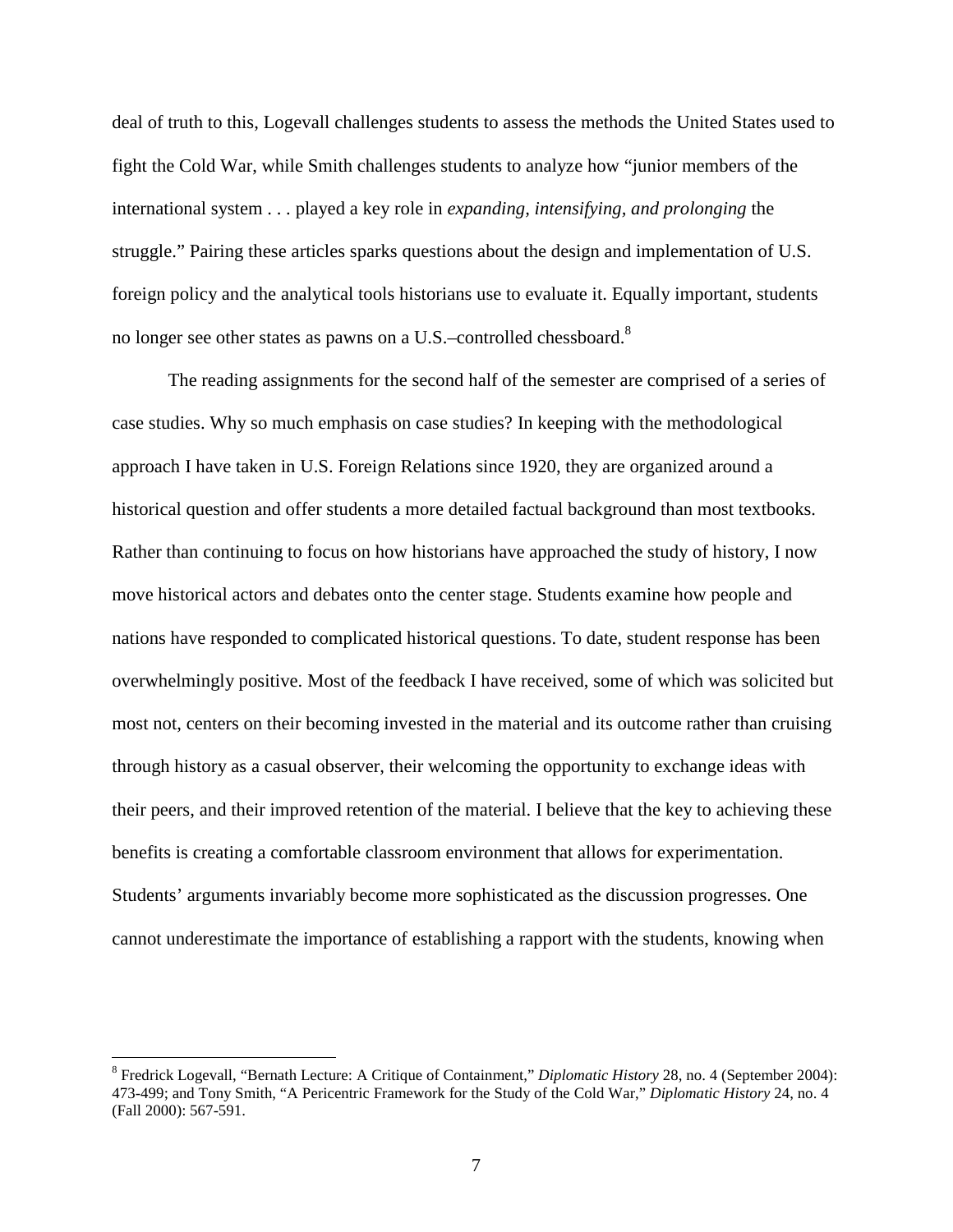to interject in the discussion and when to accept periods of silence, knowing which student to ask which question, and providing positive reinforcement.<sup>9</sup>

Having spent the first half of the semester being guided through secondary sources, students now apply the skills they have learned to case studies. The student is placed at the center of the learning experience. Though I conduct case studies in a variety of ways, let me start by describing my general approach. Before each case study, students are assigned a national identity or the role of a historical figure, or they are given a historical position to defend, depending on which is appropriate. They then read the case study and write a two-page paper supporting their assigned position. Building on the historiography writing assignments, students must identify the main argument and all supporting arguments, and at the end of the paper they must include three questions to ask the other team(s). Having questions readily available keeps the discussion moving.

On the day the assignment is due, students discuss their paper with their team members for approximately twenty minutes. This gives them a chance to exchange ideas and answer any lingering questions they might have before engaging other teams or the entire class. Then, either I select two volunteers from each team to lead the discussion or we meet as a group. At no point are students required to stand alone before the class. Instead, I rotate discussion leaders every couple of minutes, which brings new information and arguments to the discussion and gives everyone a chance to participate. Throughout the process, I remind students that they are not expected to be able to answer every question. While I might appear to be letting them off the

 $9$  My discussion of how case studies can be used as an instructional tool has benefited from conversations with my students and from Vicki L Golich, Mark Boyer, Patrice Franko, and Steve Lamy, *The ABCs of Case Teaching: Pew Case Studies in International Affairs* (Institute for the Study of Diplomacy, GUISD Pew Case Study Center, 2000). Available at http://guisd.org/ (accessed February 12, 2006).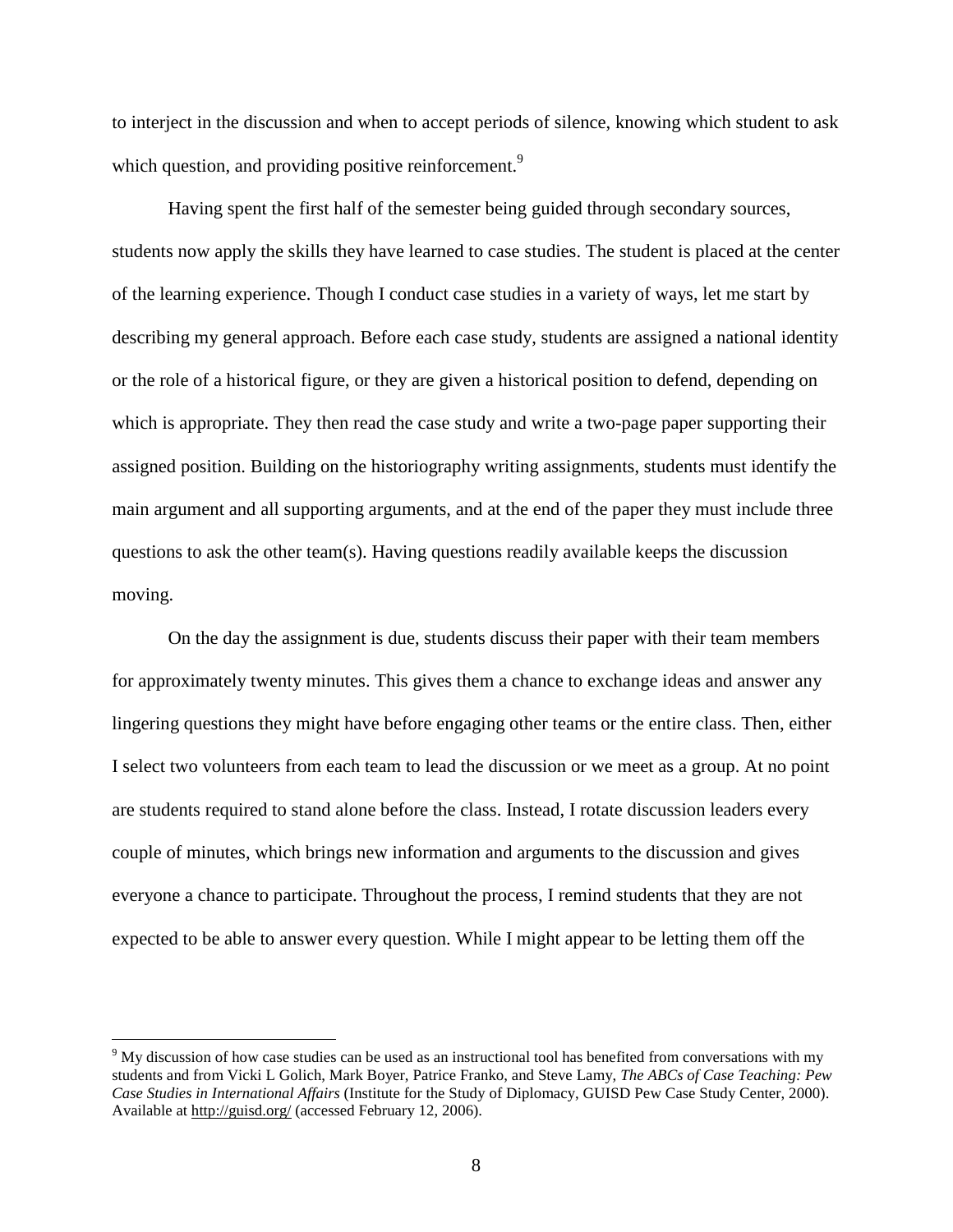hook, my purpose is to involve as many students in the process at any given time. Rather than watching the debate, teammates are expected to actively join it!

One of my favorite case studies is *A Madman's Appetite—Operation Menu: The Nixon Administration and the Secret Bombing in Cambodia*. The writing assignment and class discussion are organized around one of the central questions raised in the case study: should President Richard Nixon have authorized the bombings in Cambodia? Students spend the first twenty minutes analyzing details and sharpening their arguments for or against the bombing, depending on the position I assigned them. The two teams are then invited into the Oval Office for a meeting with Nixon, played by yours truly. At this stage I ignore Nixon's own views on the subject in favor of having him act as a neutral party seeking counsel. The meeting often begins with students struggling to define the terms of the debate or offering narrow versions of their team's arguments. Rather than succumb to the temptation to insert my voice into the debate, I give the students the chance to build on these initial arguments. One of two things generally happens. A teammate contributes additional facts or analysis that strengthens the argument, or the other team attacks the argument's weak points, thus evoking a more thoughtful reply. Once the two sides have presented and defended their positions, the teams are asked to consider which advisors and government departments were the strongest advocates of their position and why.<sup>10</sup>

In *Operation Menu* students confront a range of questions relating both to the material covered in the case and to U.S. foreign policy in general. The dynamic interaction between domestic politics and foreign policy—a theme that permeates the course—manifests itself in Nixon's attempt to gauge how the American public will react should it learn of the top-secret bombings in Cambodia. The case study also raises questions about how a president's personality

<sup>10</sup> Tara Baird and Lynn M. Kuzma, *Case 242: A Madman's Appetite—Operation Menu: The Nixon Administration and the Secret Bombing in Cambodia* (Institute for the Study of Diplomacy, GUISD Pew Case Study Center, 2001). Available at http://guisd.org/ (accessed February 12, 2006).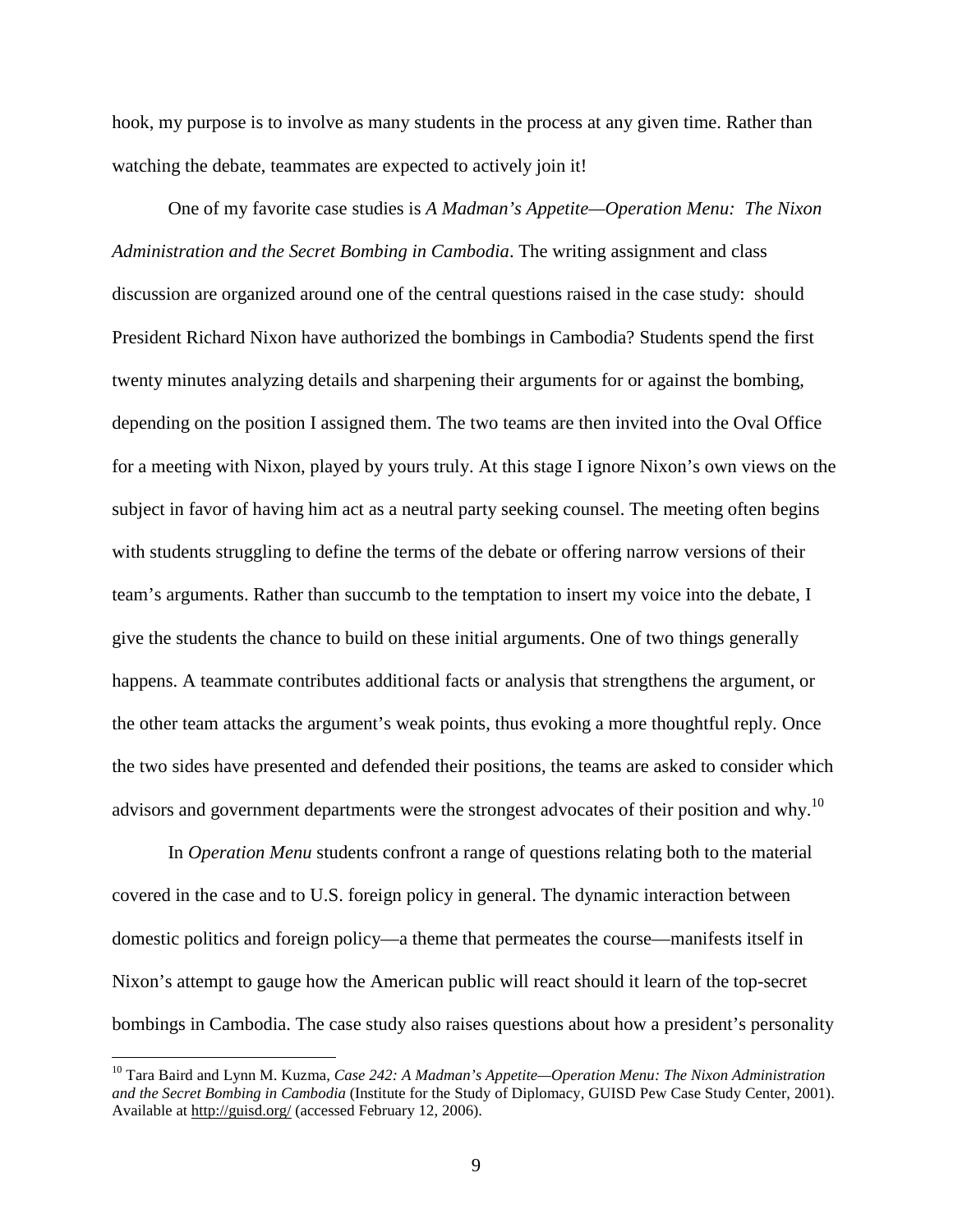and his advisors impact "foreign policy decision making." After analyzing Nixon's decision to bomb Cambodia, students explore exit strategies, war termination policies, and possible "alternative courses of action." Last, but certainly not least, students evaluate the long-term consequences of Nixon's decision for Vietnam, Cambodia, the United States and his own political future.<sup>11</sup>

The last three class meetings are dedicated to *Nations: A Simulation Game in International Politics*. I have to thank one of my former colleagues for making me aware of this universally loved game. Students are divided into seven teams, each representing a nation from the fictitious continent of Lostralia. Each team has a clearly defined national identity and a set of national objectives, which, not surprisingly, stand in stark contrast to those of the other nations. Solutions are neither obvious nor easily obtained. The challenge is to achieve your national objectives without compromising your nation's identity. The World Council—me—ensures that students do not violate the rules or act contrary to their national identity.<sup>12</sup>

I have not found another teaching device that reinforces as many of my course objectives as *Nations* does. *Nations* challenges students to identify the major issues and questions affecting their own nation and to place them in an international context. They must prioritize national objectives, develop a strategy for achieving them and constantly reevaluate it as negotiations and changing international conditions demand, and take into account the multifaceted nature of international problems. Having spent the first half of the semester examining how historians formulate questions and construct their arguments and the second half of the semester examining how historical actors have dealt with critical historical questions, students are now placed in the

<sup>&</sup>lt;sup>11</sup> See Baird and Kuzma, *A Madman's Appetite*.

 $12$  A student once volunteered to dress in camouflage as part of his ongoing espionage activities. What such an outfit would look like for a class that was held in the library remains unclear. See Michael Herzig and David Skidmore, *Case 169: Nations: A Simulation Game in International Politics* (Institute for the Study of Diplomacy, GUISD Pew Case Study Center, 1995). Available at http://guisd.org/ (accessed February 12, 2006).